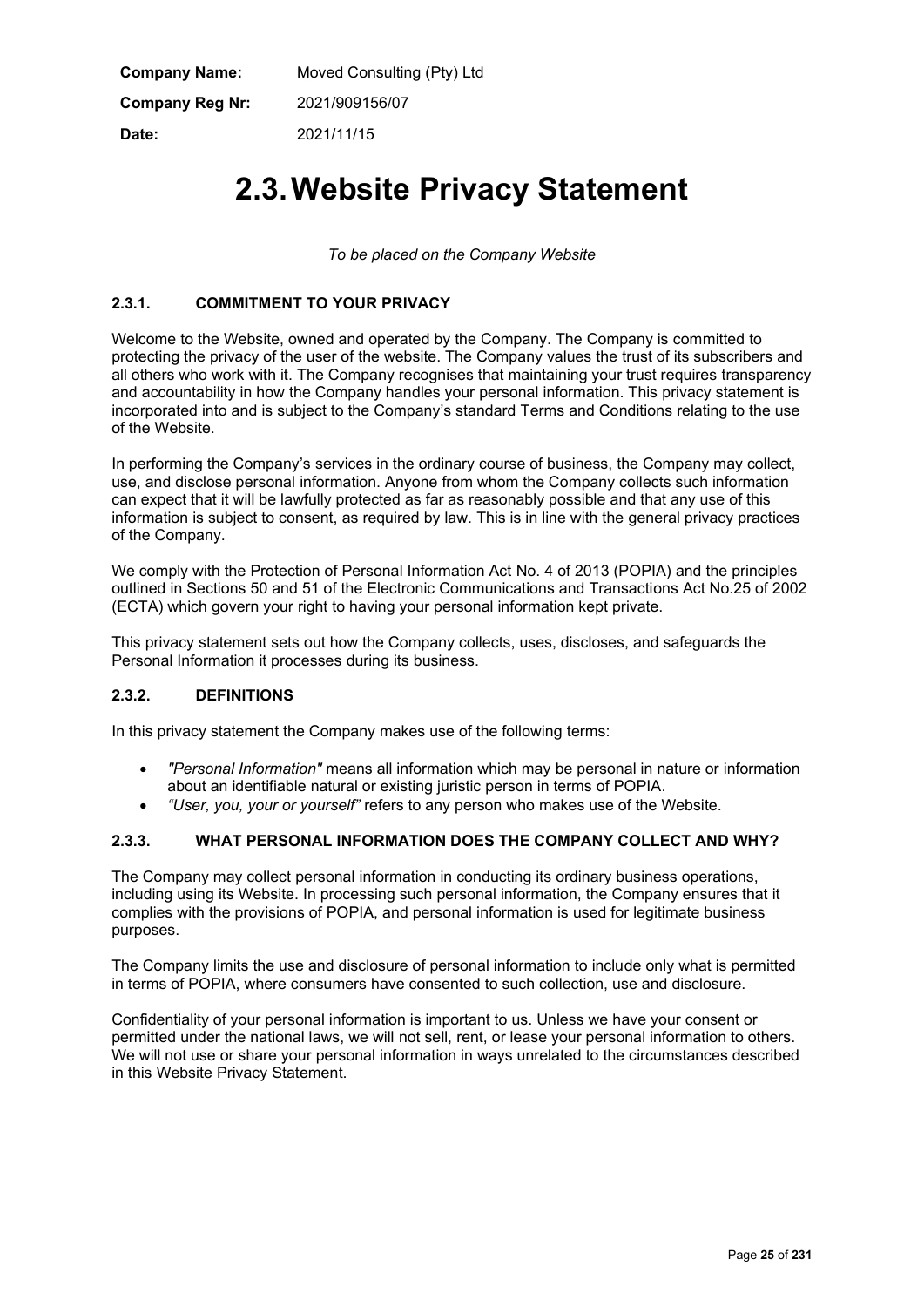| <b>Company Name:</b>   | Moved Consulting (Pty) Ltd |
|------------------------|----------------------------|
| <b>Company Reg Nr:</b> | 2021/909156/07             |
| Date:                  | 2021/11/15                 |

## **2.3.4. OBTAINING CONSENT**

The Company does not, except where otherwise permitted by law, collect, use, or disclose your personal information without your consent.

## **2.3.5. USE AND DISCLOSURE OF PERSONAL INFORMATION**

The Company operates its Website, and conducts its business in general, in accordance with South African legislation. The Company considers it imperative to protect the privacy interests of data subjects. If the Company sends personal information outside of South Africa (including if such information is hosted offshore), the Company will ensure that it takes all reasonable steps to ensure that it complies with all applicable laws in this regard, including POPIA.

Unless permitted under the law or your consent is obtained, the Company will not transfer your personal information outside the Republic of South Africa.

## **2.3.6. RETENTION OF PERSONAL INFORMATION**

All personal information retained on the Company's database, including such information obtained using the Website, is in accordance with the retention provisions set out in the laws and regulations of South Africa, including those set out in POPIA.

We retain your personal information for as long as reasonably necessary to fulfil the purpose for which it was collected and to comply with laws and your consent to such purpose, remains valid after termination of our relationship with you.

## **2.3.7. YOUR RIGHTS IN RELATION TO YOUR PERSONAL INFORMATION**

It is important to note that you have rights in relation to your personal information. You have the right to contact the Company at any time to ask the Company to:

- Confirm that it holds your personal information.
- Provide you access to any records containing your personal information or a description of the personal information that the Company hold about you.
- Confirm the identity or categories of third parties who have had, or currently have, access to your personal information.

The Company aims to ensure that your personal information is accurately recorded. To be able to achieve this, we adhere to processes that help ensure and maintain data accuracy. We provide individuals with reasonable access to review and correct their personal information. The Company's contact information is as set out on the Contact Us page of this Website.

When you make a request regarding your personal information, the Company will take reasonable steps to confirm your identity. There may be times when the Company cannot grant access to your personal information, including where granting you access would interfere with the privacy of others, or result in a breach of confidentiality. The Company will always provide you with reasons if this is the case.

If you are of the view that any personal information that the Company holds about you is incorrect, including that it is inaccurate, irrelevant, outdated, incomplete, or misleading, you can ask the Company to correct it. If you believe that any personal information that the Company holds about you is excessive or has been unlawfully obtained, you can ask the Company to destroy or delete it. You may do the same if you think that the Company has retained if for longer than necessary, given the purpose.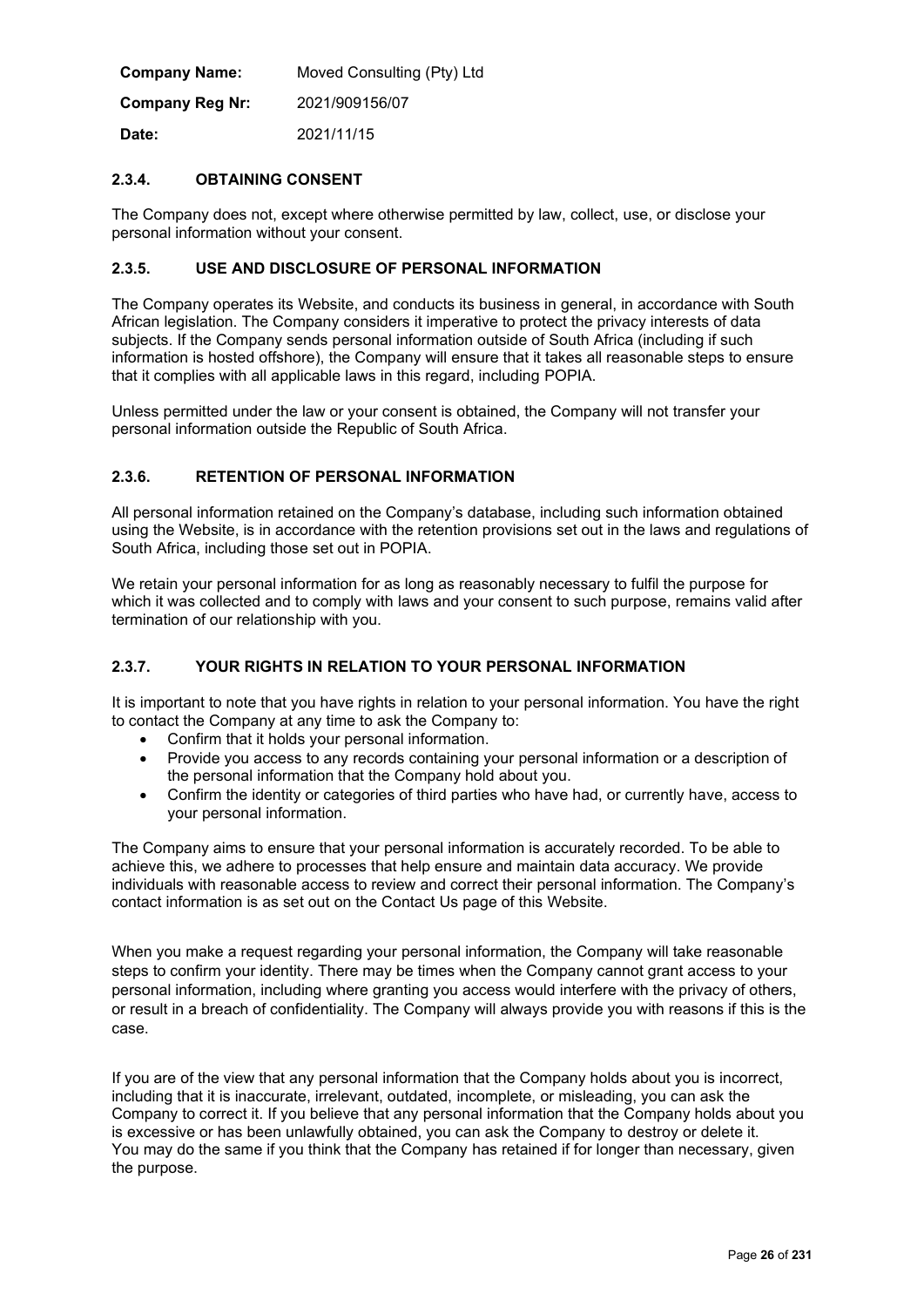| <b>Company Name:</b>   | Moved Consulting (Pty) Ltd |
|------------------------|----------------------------|
| <b>Company Reg Nr:</b> | 2021/909156/07             |
| Date:                  | 2021/11/15                 |

It is important, however, to understand that if you withdraw your consent for the Company to use some of your personal information, it may affect the quality and level of service that the Company can provide to you.

When you contact the Company, please let us know your name, address, any email address you have provided and a description of the circumstances under which you provided the data. We will make reasonable efforts to incorporate as soon as practicable the changes in personal information that we maintain.

You have the right to lodge a complaint to the Information Regulator:

- x By e-mail: inforeg@justice.gov.za
- To the following postal address: SALU Building, 316 Thabo Sehume Street, Pretoria.
- $\bullet$  By telephone: 012 406 4818
- $\bullet$  By Fax: 086 500 3351.

#### **2.3.8. SECURITY**

The Company takes security and the protection of personal information seriously. We maintain physical, technical, and organisational safeguards to protect any data that we collect. We have adopted procedures to secure storage of personal information and are committed to working with our data suppliers to protect the security of personal information during any transfer to or from us.

We have also instituted safeguards to identify and help prevent the fraudulent use of personal information. Your personal information is only accessible to those employees, agents, or contractors for business purposes and on a strictly need-to-know basis. For security purposes we then move all the personal information that we collect or obtain about you, to an environment on our network that has controls in place to limit access to and secure the data.

On the Website, we take precautions to secure your personal information. If we ask you to provide your personal information, we will do so through a web page that uses the industry standard secure transport protocol. This protocol provides security for your information by encrypting it as it travels from your computer to our computer.

To protect your privacy and security, we will also take reasonable steps to verify your identity before granting access to or making alterations to data we maintain.

The Company has adopted a security model to protect your personal information that complies with generally accepted information security practices and procedures. As part of the Company's security systems, the Company has implemented fire-wall technology, password controls, encryption processes and antivirus software. This is in addition to as the physical security measures adopted by the Company to ensure that it takes all reasonable technical and organisational measures to prevent loss of damage to, or unauthorised destruction of personal information, and unlawful access to or processing of personal information. The Company has a security policy in place that every employee, and supplier of the Company must adhere to.

## **2.3.9. CHILDREN'S PRIVACY**

The Company defines children as individuals under the age of 18. This Website is not intended for the use of children, and we do not intend to collect information about children through the Website. This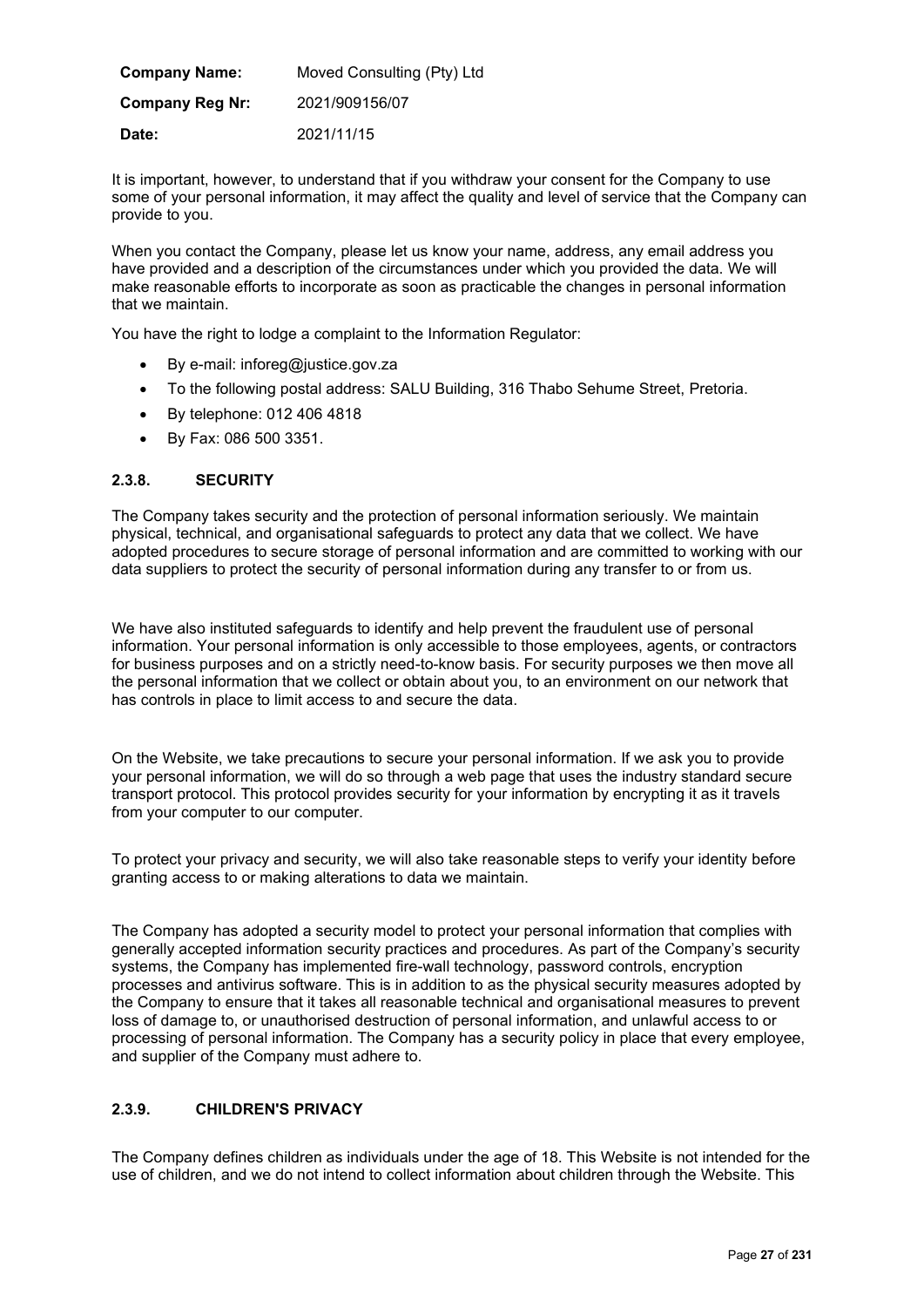| <b>Company Name:</b>   | Moved Consulting (Pty) Ltd |
|------------------------|----------------------------|
| <b>Company Reg Nr:</b> | 2021/909156/07             |
| Date:                  | 2021/11/15                 |

Company does not knowingly collect information from children under the age of 18 and our Website do not target children under 18. We encourage parents and guardians to take an active role in their children's online activities and interests.

You must be at least 18 to access or use any products or services through the Website or become a subscriber of any program entitled to subscription benefits.

## **2.3.10. COOKIES**

The Website uses cookies in a limited way. Cookies are small files containing information that a Website uses to track a visit by a user. The Company uses session cookies to better understand how the Website is used by users to improve the performance of the Website for users.

A cookie is also set on your computer to allow the Company to recognize you whenever you visit and collect information, like the pages you visit and the preferences you choose. We use the information we collect for statistical purposes and to study how the Website is used so that we may improve and enhance your experience on the Website. No personal information is stored in cookies.

It is possible for you not to accept our cookies while using Website by setting the preference in your web browser.

If you would like more information about cookies, you can visit: http://www.cookiecentral.com/n\_cookie\_faq.htm.

# **2.3.11. THIRD-PARTY WEBSITES**

The Company Website may offer links to third-party websites, including payment gateways for credit card payment. You should be aware that operators of linked websites may also collect your personal information (including information generated using cookies) when you link to their websites. If you follow a link to any of these websites, it is important to note that these websites have their own terms of use and privacy policies and that the Company does not accept any responsibility or liability for them.

As the Company is not responsible for any representations, information, warranties, or content on any website of any third-party. The Company does not exercise control over third-parties' privacy policies. The Company is not responsible for how such parties collect, use, or disclose your information. It is important for you to familiarize yourself with their privacy policies before providing them with your personal information.

The Company may use Google Analytics or other similar analytical tools to obtain information collected to display, optimise, and personalise advertisements and customer experience on our Website. To determine which advertisements you may find useful, and to personalise your experience on the Website.